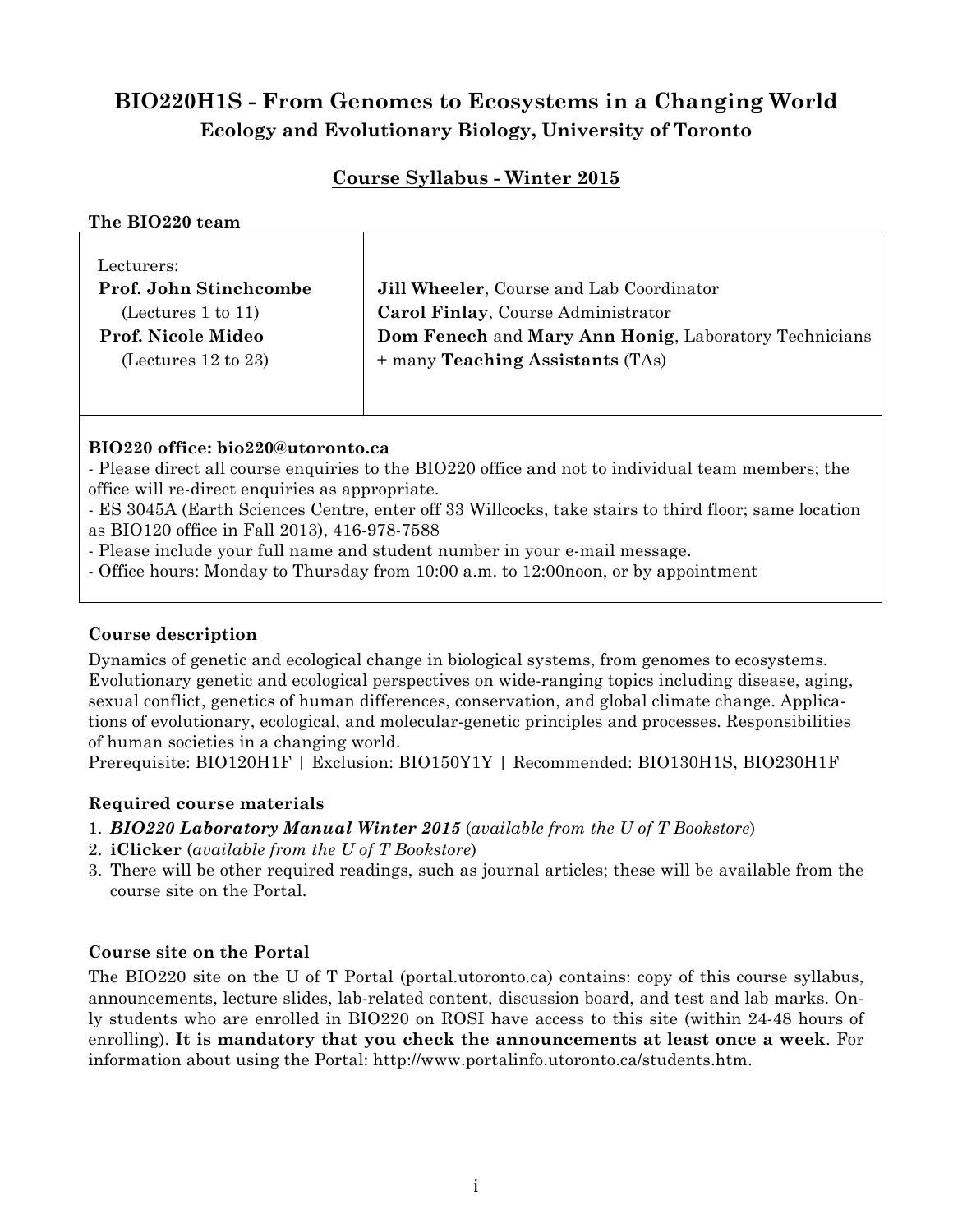# **Lectures**

- Tuesday and Thursday 1:10-2:00 p.m. in Convocation Hall (CH)

- Partial lecture slides may be available on the Portal before lectures. To conserve paper and ink, we request that you consider printing: six slides per page, on both sides of a page or use previously used paper, and using only black ink.

## **Lecture tutorials (optional)**

#### **Thursdays 12:10-1:00 p.m.** (in Con Hall):

This is the time when you can ask the Lecturer questions about the content of the lectures. Attendance is optional. Format is "question and answer." *Please note that the lecture tutorials are offered instead of the Lecturers holding office hours*.

|                                                                                     |              |                           | Tuesday             | Thursday     |                  |  |
|-------------------------------------------------------------------------------------|--------------|---------------------------|---------------------|--------------|------------------|--|
| Week                                                                                | Date         | Labs                      | Lecture             | Tutorial     | Lecture          |  |
|                                                                                     |              |                           | $1:10-2$ p.m.       | 12:10-1 p.m. | $1:10-2$ p.m.    |  |
| $\mathbf{1}$                                                                        | Jan 5-9      | No labs                   | 1 (Stinchcombe)     | yes          | 2 (Stinchcombe)  |  |
| $\overline{2}$                                                                      | Jan 12-16    | No labs                   | 3 (Stinchcombe)     | yes          | 4 (Stinchcombe)  |  |
| 3                                                                                   | Jan 19-23    | $1 - 1$                   | 5 (Stinchcombe)     | yes          | 6 (Stinchcombe)  |  |
| $\overline{4}$                                                                      | Jan 26-30    | $1-2$                     | 7 (Stinchcombe)     | yes          | 8 (Stinchcombe)  |  |
| $\overline{5}$                                                                      | Feb 2-6      | $2 - 1$                   | 9 (Stinchcombe)     | yes          | 10 (Stinchcombe) |  |
| $6\phantom{1}6$                                                                     | Feb 9-13     | $2 - 2$                   | <b>Help Session</b> |              |                  |  |
|                                                                                     |              |                           | (Stinchcombe)       |              | 11 (Stinchcombe) |  |
|                                                                                     |              |                           | <b>Term Test</b>    | yes          |                  |  |
|                                                                                     |              |                           | $6:10 - 7:20$ p.m.  |              |                  |  |
|                                                                                     | Feb 16-20    | Reading Week - no classes |                     |              |                  |  |
| 7                                                                                   | Feb 23-27    | $3 - 1$                   | 12 (Mideo)          | yes          | 13 (Mideo)       |  |
| 8                                                                                   | Mar $2-6$    | $3-2$                     | 14 (Mideo)          | yes          | 15 (Mideo)       |  |
| 9                                                                                   | Mar 9-13     | $4 - 1$                   | 16 (Mideo)          | yes          | 17 (Mideo)       |  |
| 10                                                                                  | Mar 16-20    | $4 - 2$                   | 18 (Mideo)          | yes          | 19 (Mideo)       |  |
| 11                                                                                  | Mar 23-27    | $5 - 1$                   | 20 (Mideo)          | yes          | 21 (Mideo)       |  |
| 12                                                                                  | Mar 30-Apr 3 | $5-2$                     | 22 (Mideo)          | yes          | 23 (Mideo)       |  |
| Faculty exams (April 8-30): Final Exam (Lectures 11 to 23, and Lab Chapters 1 to 3) |              |                           |                     |              |                  |  |

#### **Lecture and Tutorial Schedule**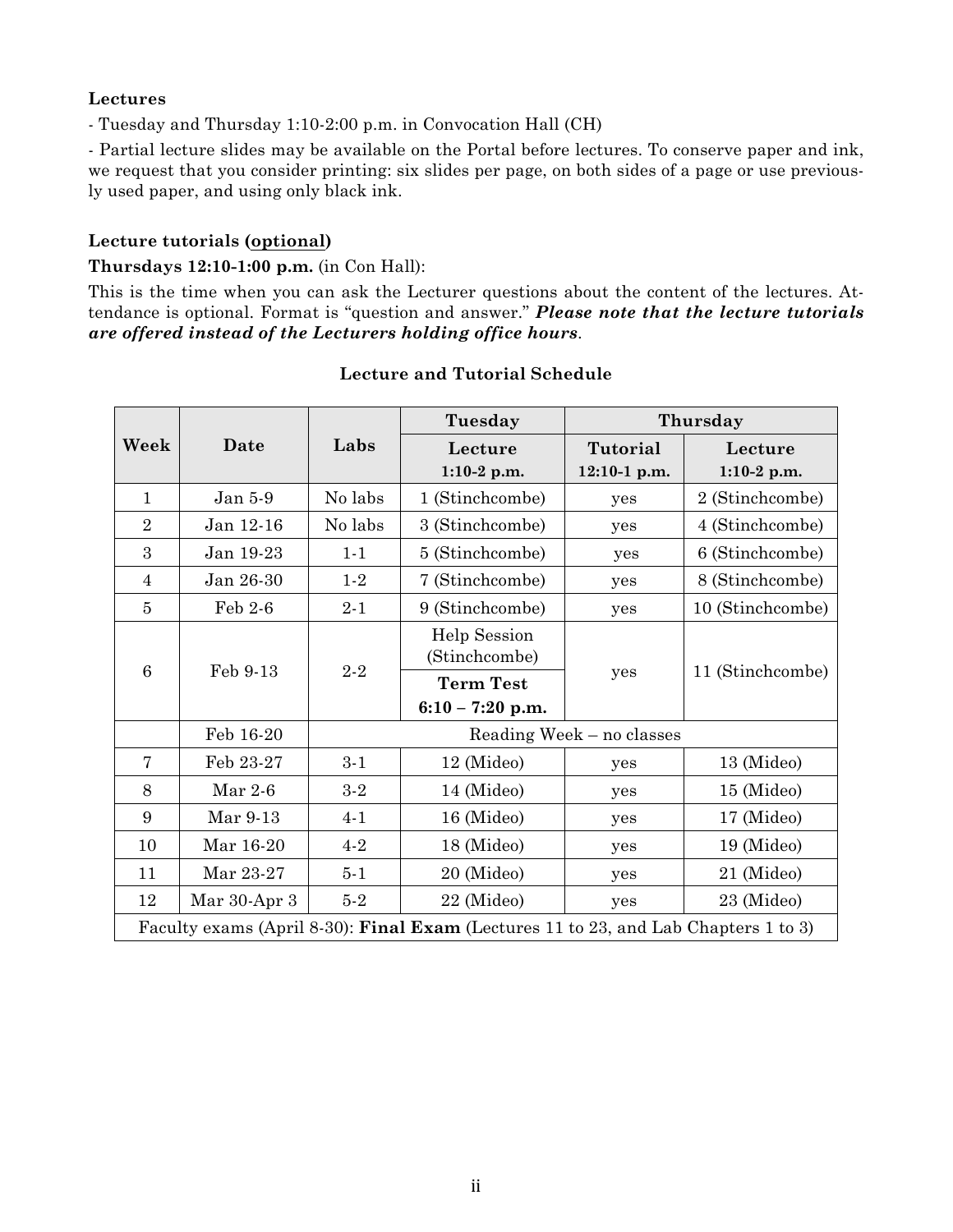# **Laboratories**

- Check the "My Grades" link on the Portal after 5:00 p.m. on Fri., Jan. 16; there will be a column that shows the week, day, time and room number of your lab.
- Labs are held in alternate weeks (bi-weekly).
- Week 1  $(P^{**}01)$  labs begin the week of Jan. 19; Week 2  $(P^{**}02)$  labs begin the week of Jan. 26.
- All labs are held in the Earth Sciences Centre, 25 Willcocks St.
- Labs are 2.5 hours in length. Tues. and Wed. morning labs start at 9:30 a.m.; Tues., Wed., and Thur. afternoon labs begin at 2:30 p.m.; Wed. and Thur. evening labs begin at 6:30 p.m. (There are no BIO220 labs on Mondays and Fridays.)
- **A lab coat is required for all of the BIO220 labs.**
- **Preparation for Lab 1**: Read Lab Chapters 1 (pages 1 to 7) and 2 (pages 1 to 6) and Appendix A; answer the Reading Questions #1 and bring a printed copy of your answers to Lab 1. Complete Quiz 1 on the Portal before Lab 1.
- Laboratory enrolment/changes can be done on ROSI until the evening of Sunday, Jan. 11. As of Jan. 12, laboratory enrolment and changes can ONLY be done by the BIO220 Office.
- Procedures for requesting a temporary lab change (for example, due to illness) are discussed in the "Important policies and procedures" section on the final page of this syllabus.

| Lab            | Week 1<br>$(P**01)$ | Week 2<br>$(P**02)$ | Exercise                               | Chap-<br>ter     | Quiz                        |
|----------------|---------------------|---------------------|----------------------------------------|------------------|-----------------------------|
|                |                     |                     | Mutualism (preparation & Week 2 plant) | $\overline{2}$   |                             |
|                | Jan 20-22           | Jan 27-29           | Climate Change (set-up)                |                  |                             |
|                |                     |                     | Reading Questions #1 due               | A                |                             |
|                |                     |                     | Mutualism (Week 1 plant)               | $\overline{2}$   |                             |
| $\overline{2}$ | Feb 3-5             | Feb 10-12           | Cooperation in Yeast (set-up)          | 3                | $\mathcal{D}_{\mathcal{L}}$ |
|                |                     |                     | Reading Questions #2 due               | $\boldsymbol{A}$ |                             |
|                |                     |                     | Mutualism (examine nodules)            | $\overline{2}$   |                             |
| 3              | Feb 24-26           | $Mar 3-5$           | Cooperation in Yeast (collect results) | 3                | 3                           |
|                |                     |                     | Reading Questions #3 due               | $\boldsymbol{A}$ |                             |
| 4              | Mar 10-12           | Mar 17-19           | Mutualism (analysis)                   | $\overline{2}$   |                             |
|                |                     |                     | Climate Change Presentations           | $\overline{4}$   |                             |
| 5              | Mar 24-26           | Mar 31-Apr 2        | Climate Change (analysis)              | 1                |                             |
|                |                     |                     | Climate Change Presentations           | 4                |                             |

# **Laboratory Schedule**

#### **Academic support**

- Questions on **lecture** content can be (1) directed to the Lecturer during the weekly Lecture Tutorial, or (2) discussed with fellow students on the BIO220 discussion forum on the Portal, which is monitored by theBIO220 Lecture TA.
- Questions on **laboratory** content can be (1) directed to Jill Wheeler during her office hours (see "Contacts" on the Portal), or (2) posted on the BIO220 discussion forum on the Portal.
- The BIO220 **discussion forums** on the Portal are for students to post their questions regarding course material. It is expected that students will respond to their classmates' questions.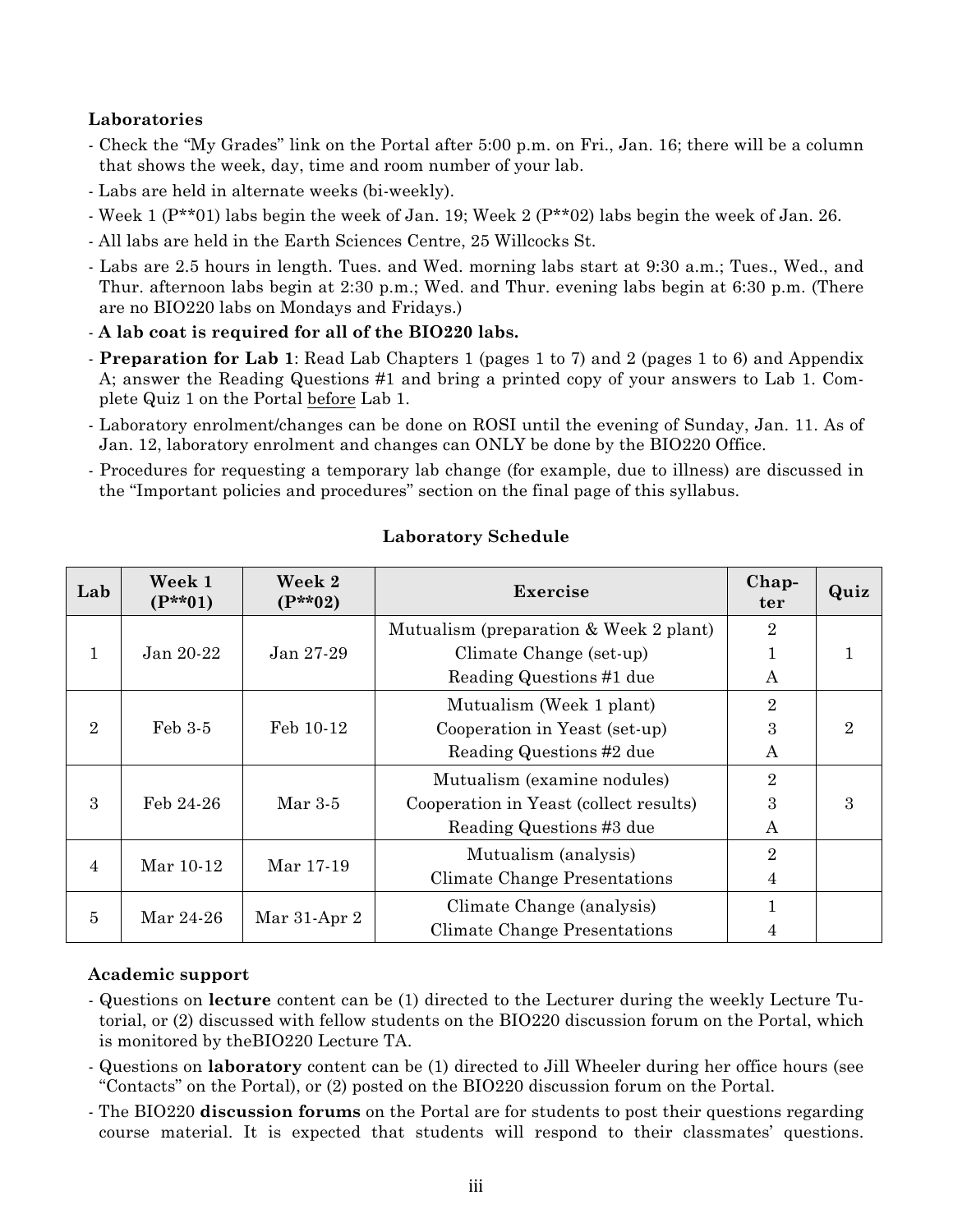## **Evaluation**

| Lecture material, including required readings                                       | 70% |  |
|-------------------------------------------------------------------------------------|-----|--|
| Lab material, including required readings                                           | 30% |  |
| You must obtain a minimum average of 50% on the laboratory material (lab quizzes,   |     |  |
| assignments, etc., and lab material on the Final Exam) in order to pass the course. |     |  |

#### Evaluation details:

| <b>Midterm Test:</b> Tuesday, February 10, 6:10 p.m. to 7:20 p.m. (70 minutes)<br>- Content: multiple-choice questions covering Lectures 1 to 10 (Prof. Stinchcombe), in-<br>cluding required readings. (Lab material will not be evaluated on the Midterm Test.)                                                           | 28% |
|-----------------------------------------------------------------------------------------------------------------------------------------------------------------------------------------------------------------------------------------------------------------------------------------------------------------------------|-----|
| Final Exam: during April 9-30 exam period (exact date TBA), 2 hours<br>- Content: multiple-choice questions covering Lecture 11 (Prof. Stinchcombe) and Lec-<br>tures 12 to 23 (Prof. Mideo), and Lab Chapters 1 to 3, including required readings. (Ma-<br>terial from Lectures 1 to 10 is not covered on the Final Exam.) | 47% |
| Participation in clicker questions during lecture<br>(see Portal for detailed information)                                                                                                                                                                                                                                  | 3%  |
| Laboratory quizzes and assignments (see Lab Manual for detailed information)                                                                                                                                                                                                                                                | 22% |

## **Important course policies and procedures** (please read these carefully!)

(1) Your **grades** for BIO220 course work will be visible to you on the Portal. It is your responsibility to check your grades and report any inconsistencies to the BIO220 Office as soon as possible.

(2) Please **do not e-mail** individual staff members; please send all email to bio220@utoronto.ca. The Course Administrator will forward your email to the appropriate team member. Include "BIO220H" in the subject line and your full name and student number in the body of the message. You should use your UTORmail address or else your emails are likely to be diverted to Junk Mail.

(3) The Midterm Test and the Final Exam consist of multiple-choice questions; marks are not deducted for incorrect responses. Bring an HB pencil, eraser, and your T-Card to all tests/exams; no aids are permitted (no cell phones, calculators, dictionaries, etc.).

(4) If you **miss the Midterm Test** due to illness you must contact the BIO220 Office no later than Wednesday Feb. 11; valid documentation is required in order to be considered to write the make-up test. The make-up test will likely be written on Friday, February 27 at 8:00 a.m. Valid documentation consists of one of the following: U of T Medical Certificate (available online), U of T Health Service Form, or letter from your College Registrar.

(5) If you **miss the Final Exam** you must contact your college registrar and initiate a petition to write a deferred exam (if granted, the exam is typically written during the next Exam Period).

(6) **Test conflict with a scheduled class**: If you have a scheduled class at a time when the Midterm Test is being written your class takes precedence (i.e., attend your lecture and write the early test sitting for BIO220 or the make-up test on February 27). Contact the BIO220 Office no later than Tuesday, Jan. 27 to arrange to write the early sitting. Provide a copy of your timetable as proof of the conflict.